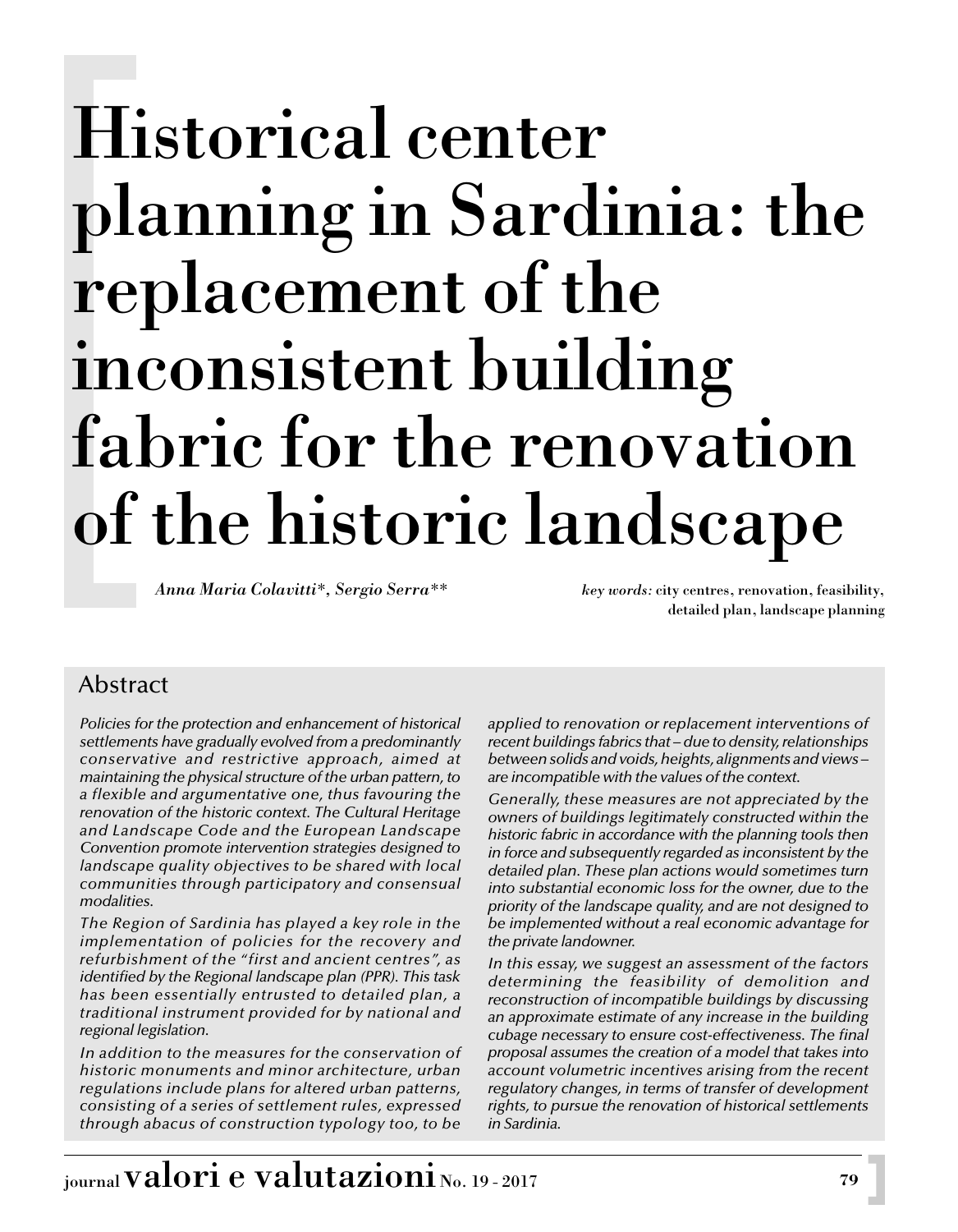#### **1. FROM THE PROTECTION OF MONUMENTS TO THE RENOVATION OF THE HISTORIC FABRIC**

The historic centre issue has evolved over the decades through a continuous comparison between the protection and transformation requirements (Angiuli, 2015). Urban recovery policies must aim at the redefinition of the new role played by the city, bearing in mind the combination between conservation and innovation while respecting the sense of memory of the place (Clementi, 1990; Wallach, 2000).

The industrialization and soil commercialization processes (De Seta 2010) have led, since the second half of the nineteenth century, to a rapid urban development that has produced an increasing separation between historic and new buildings through practices of evisceration and alignment to meet the new requirements of the modern city (Colavitti, Serra, 2013).

Bottai laws in 1939 – which introduced rules for the protection of the individual artistic and historic monuments – promoted an intense debate on the need to extend the protection to urban scale, namely to whole areas of urban historic value, not necessarily monuments (Bonfantini, 2012; Giambruno, 2007).

The classification carried out by general planning and the identification of the area A are insufficient to preserve the historic settlement from weathering processes, outsourcing, abandonment and rapid physical and social change of the fabric (Angiuli, 2015). However, in some regions, for example in Sardinian towns, the social structure and poor economic development - primarily based on agro-pastoral activities - have maintained the historic urban structure unaltered until World War II (Colavitti, Serra, 2013; Cervellati, 1991).

In the 60s the ANCSA (National Association of historicartistic centres) was established to reinforce a renewed awareness of recovery in the Italian culture, accompanied by the issue of the Gubbio Charter in 1960, which sets out the laws for the protection of historic centres by enhancing the role of urban planning in the protection and renovation of the urban structure resulting from centuries-old processes. The search for universal approaches and practices for historic fabrics seems difficult to be achieved due to the complexity and peculiarities of each settlement (Angiuli, 2015). Since it is a dynamic and ever-changing entity, there is the need for methods constantly updated under varying political, social and economic conditions (Gabrielli, Gastaldi, 2004).

In the 70s the concept of historic centre was enriched with new potentialities thanks to its function as a social good which may generate income, both in financial and in social terms (Mazzoleni, 1991; Tallon, 2010), except for those cases where the ancient centres are located in areas characterised by depopulation and economic regression that make historic town renovation unappealing unless for their reuse as a museum.

The Amsterdam Charter (1975) defines the principles of integrated conservation, combining architectural restoration with the search for appropriate functions, so as to ensure the protection of local peculiarities and keeping the dialectic between *urbs* and *civitas* alive, thus reinforcing the sense of belonging to the community with respect to other places (Aristone, Palazzo, 2000; Bandarin, Van Oers, 2012).

From a regulatory point of view, the introduction of the renovation plan, with Law no. 457/1978, represents an important step for the requalification of historic centres. It is a public or private implementation tool, suitable for certain renovation areas identified in the local general plan that, based on an accurate survey of the historic and architectural values, defines the intervention for the conservation, renewal and reconstruction of the existing buildings.

The disappointing results that may arise from the implementation of renovation plans are partly attributable to the insignificant contribution of private resources (Karrer *et al.,*1998).

Since the '80s, different assumptions on how to intervene on historic fabrics have been emerging, including the most conservative ones, which gives priority to the artistic and historic values of the settlement, rather and neglect the socio-economic context, thus always suggesting the total conservation of the historic fabric as a museum (Cervellati, 1991).

Integral protection policies have often had negative consequences on the permanence of production and commercial activities as well as on the residential aspects, thus triggering gentrification processes and proving to be unable to comply with law (Indovina, Savino, 1997). The restrictive constraints and the *a priori* integral preservation, even in the presence of a low-value building heritage, have led to different attitudes: the abandonment and the consequent physical degradation or the failure to comply with the rules, illegal construction. In addition, urban renovation has often neglected the social and economic aspects, devoting itself to their physical and morphological transformation degrees, thus failing to develop strategies for re-integrating the historical heritage into the real estate market (Savino, 2005).

Traditional urban plan has often been unable to interpret the historic centre in a broad sense, as a complex cultural asset, going beyond the simple classification of area A. In this regard, the orientation of the Urban Plan of Rome is interesting, as it shifts the attention from the historic centre to the new "historic city", intended as a widespread urban and territorial context to be protected, regardless of the qualification of the individual properties that can be found within the fabric (Ricci, 2011).

In the shift from urban expansion season to the urban renovation one, the Urbani Code of 2004 entrusted landscape planning with various tasks, including: identification of different landscape scenarios and their quality objectives; definition of renovation and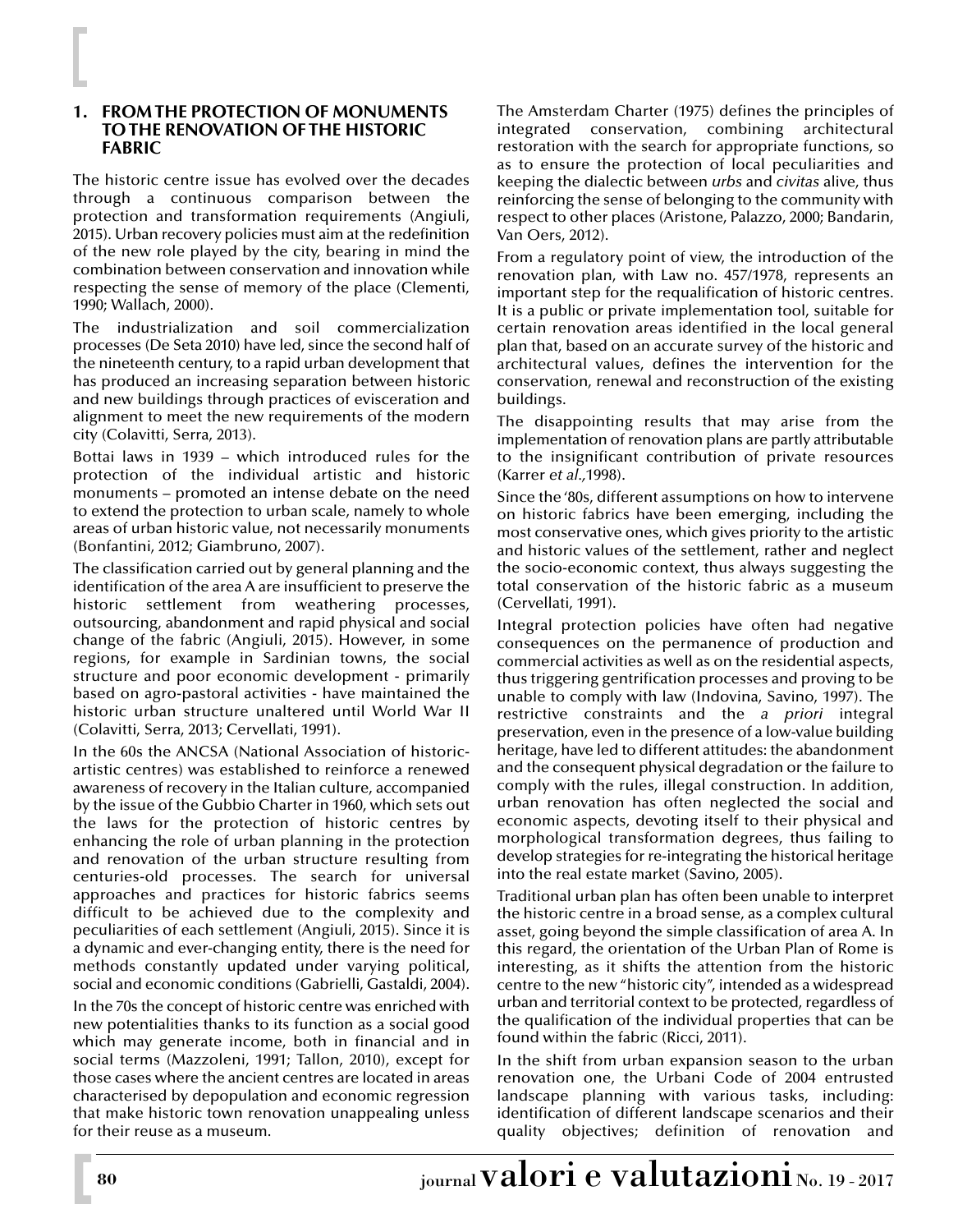refurbishment interventions for those areas significantly ruined or degraded; implementation of strategies compatible with the protection requirements; consideration of useful measures to ensure the proper integration of transformation into the landscape, in order to achieve a sustainable development of the affected areas.

The participatory and consensual aspect of landscape planning is stressed by the European Landscape Convention of 2000, which defined the so-called "landscape quality objective", such as the formulation, by competent public authorities for a given landscape, of the populations' aspirations with regard to the landscape features of the surrounding area.

News in the national and international scene have had a significant impact on the Sardinian context, which has shown signs of change in the approach to protection and enhancement, particularly after the adoption of the Regional Landscape Plan in 2006.

#### **2. LANDSCAPE APPROACH TO THE PLANNING OF HISTORIC CENTRES IN SARDINIA**

The Region of Sardinia has been paying particular attention to the renovation of historic centres (Regione Sardegna, 2013) since a long time, as evidenced by the Regional Law no. 29/1998 "Protection and enhancement of the historical centres in Sardinia". With the entry into force of the Landscape Regional Plan  $(PPR)^1$ , which transposes the national standards for the protection of cultural heritage and landscape (Legislative Decree no. 42/2004, Cammelli, 2004), the procedures of historic centres planning have been deeply renewed and included in the plan. The PPR protects the areas with historic settlements, i.e. the development matrices of the first and ancient centres, read by historical cartography, including modern and contemporary centres, specialised work centres and scattered settlements (art. 51 NTA PPR).

It defines the requirements and specific addresses for historic centres, to be taken into account when adapting municipal urban planning instruments. In particular, it operates a clear distinction between the municipalities with or without a detailed plan for the city centre. All actions proposed in the plan are allowed if the latter passed the PPR conformity verification. Conversely, if a detailed tool lacks, only the ordinary and extraordinary maintenance, restoration and internal building renovation are authorised (art. 52, paragraph 1, NTA of PPR).

First, the municipal administration is required to verify the perimeters of the first and ancient centres, through an indepth analysis of the urban pattern, which takes into

account the various factors that testify its "historicity" (Colavitti, Serra, 2013 ).

Then, when drawing up the detailed plan for the historic centre2, this analysis is further detailed in order to investigate the various physical and socio-cultural aspects of historical settlements, in particular the characteristics of the buildings, the state of preservation of historical heritage, critical issues and emerging problems.

The detailed plan divides the urban fabric into minimum intervention units (UMIs) and classifies the existing buildings based on the age, the traditional historical character or the compatibility with the context in case of recent buildings. Finally, it assesses the historic landscape value which is turned into a different transformability degree and a specific discipline for interventions.

In the adaptation of municipal urban planning tools, the PPR prescribes the development of a set of interventions aimed at preserving the historic stratification of the settlement, so as to allow the reading of the evolution phases of the fabric, and the enhancement of the traces that testify the origin of the settlement. The protection of the peculiarities of each historic centre and the maintenance of the separation between adjacent areas are based on the enhancement of the margins and perimeters of historic buildings. As for renovation and renewal activities, the PPR promotes the search for the original urban layout through renovation and urban planning interventions by replacing incompatible parts and refurbishing public spaces, preferably through publicprivate partnerships (art. 53 NTA PPR).

Within the historical perimeters, there are frequently urban portions altered in recent times by changes or evolutionary transformations that today have made the historic-identity elements, the typological and constructive features of the building and the structure of the districts less recognizable.

In the draft of the detailed plan, measures are taken to ensure the renovation of such fabrics with a set of rules, expressed through abacus of construction typology, aimed at preserving the identity elements. In particular, for new building fabrics, every intervention has to be compatible, for density, relationship between solids and voids, heights, alignments and appearance, with the preexisting buildings and context (art. 52 NTA PPR).

In the literature, historic centres have often been regarded as a guardian of identity values to be protected, sometimes neglecting the procedural and perpetual modification of the historical fabric to adapt to the changing and more volatile social and economic needs.

<sup>&</sup>lt;sup>1</sup> The Landscape Regional Plan was approved and published in the Official Gazette of the Autonomous Region of Sardinia no. 30 of 08/09/2006.

 $2$  Until to the entry into force of the PPR, detailed plans governed areas classified as A zone in communal urban plans, while today they extend to the perimeter of first and ancient centres resulting from the co-planning between the Municipality and the Region.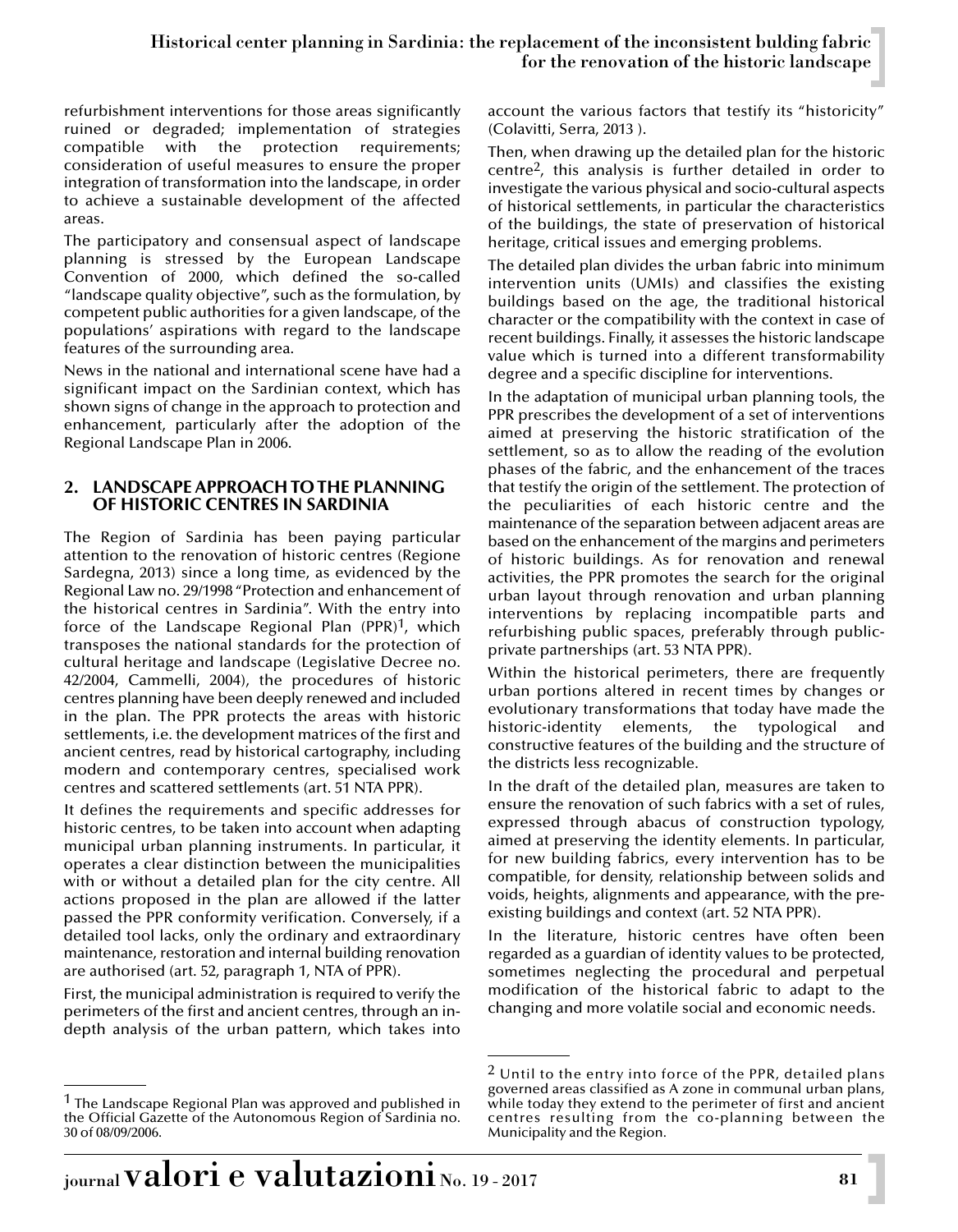The key element in the PPR is the innovative opening to the transformation of the historical fabric, according to its current use, respecting the pre-eminence of the context values and the identity of each item, even in case of minor buildings, often subjected to degradation, destruction or misguidance, due to a poor understanding of their value.

The PPR does not rule out the programming of new constructions within the Detailed Plans for Historic Centres for any functional upgrade or addition of new volumes, or in case of plots historically unbuilt or affected by the progressive degradation of the existing fabrics, which has led to the almost complete collapse of them, although suggesting a careful assessment of the need to keep empty areas useful for public purposes. Further transformations may be provided for the demolition of buildings, legitimately constructed but inconsistent compared to the original character of the centre, with reconstruction on the same plot, even on a different location (art. 52 NTA PPR).

New development projects must comply with the existing historic characters and context, signs and traces on the territory, in relation to the design of new layouts and building configurations (art. 65 NTA PPR). The transformation and new construction projects are based on criteria and rules derived from the abacus of construction typology, an integral part of the detailed plan expressly mentioned in art. 52 of the PPR rules. The application of the abacus is aimed at interpreting the spatial relationships of the historical type, specific to each centre, avoiding the so-called "typological degradation" caused by the insertion in historical contexts of incompatible building typologies, such as the construction of a house in the middle of a lot, in a pattern of courtyard houses in southern Sardinia.

Municipal plans may include partial or total demolitions, with or without reconstruction, for buildings incompatible with the conservation and proper use of historical assets, or for those that limit their fruition and alter their identity.

Detailed planning of historic centres has often proved to be inadequate for renovation processes, essentially due to the lack of a strategic vision, the static nature of the legislation and the low profitability and cost-effectiveness of the investment in the consolidated urban fabric, which have forced people to consider areas outside the original historic centre (Wallach, 2000).

Specifically, in Sardinia, the structure and methodology used for the detailed plan of historic centre show a strong homologation with respect to the technical regional guidelines, which focus on the morphological-type analysis and highlight a rigid prescriptive connotation of the regulatory system, suggesting a strictly conservative approach (Leone, Zoppi, 2014).

In the regional law, there is a deep contrast between the protection of the historical landscape and the volumetric incentive given for the expansion of buildings within the historic centres, when these are regarded as deprived of any historical value and incompatible with the landscape by the municipal urban plans. Reference is made to the extraordinary rule with limited validity, Regional Law no. 4/2009, commonly known as "Piano Casa" (House improvement plan), repeatedly extended and modified until the recent Regional Law no. 8/2015, which allows for unauthorised modifications within the historic fabric, in evident contrast with the objectives of the Regional Landscape Plan and by way of derogation from the requirements of the municipal planning tools.

Paradoxically, the detailed plan, when assessing the incompatibility of an existing building, often attributable to an excessive size and volume, requires a volumetric reconfiguration and, at the same time, consent an increase in volume in derogation of planning tools.

Possible expansions within the historic centre, according to the "Piano Casa" drawn up by the Region of Sardinia, are allowed only for buildings with less than fifty years, for which the Municipal Council has adopted a resolution to declare that they are in conflict with the typological and architectural features of the context, and for buildings with more than fifty years if they underwent radical changes after 1959. Typically, within the technical regulations of the detailed plans, buildings classified by the instrument in contrasts with the typological and architectural features of the context are regarded as such (Colavitti, Serra, 2013). The only indication of the buildings age or their contrasting character with the historical fabric do not justify the volumetric reward: for the protection and renovation of the context, it is therefore necessary to preserve the relationship between solids and voids and the harmonious development of the building prospects, therefore a volumetric increase, albeit limited to a building with no historical value, could have negative consequences on the entire historical settlement. In this regard, the "Piano Casa" of the Region of Sardinia does not use incentives as renovation means, but rather attributes less importance to the urban aspect of the interventions rather than to the building ones (Lazzarotti, 2010a). In line with the national situation, the idea to act in derogation of urban planning instruments for any important or urgent operation, intervention or project seems to prevail.

#### **3. THE RENOVATION OF THE HISTORIC LANDSCAPE THROUGH THE DEMOLITION OF INCONGRUOUS ELEMENTS**

The Region and the local authorities, in returning high landscape value to the environmental, historic or cultural context, must eliminate or mitigate inconsistent elements, also if legitimately authorized, without any aesthetic value or in contrast with the context, which can cause loss in terms of identity and urban quality (art. 11 NTA PPR). This issue seems to be of great importance in the historic settlements and requires the adoption of a detailed landscape plan as well as of a general urban plan.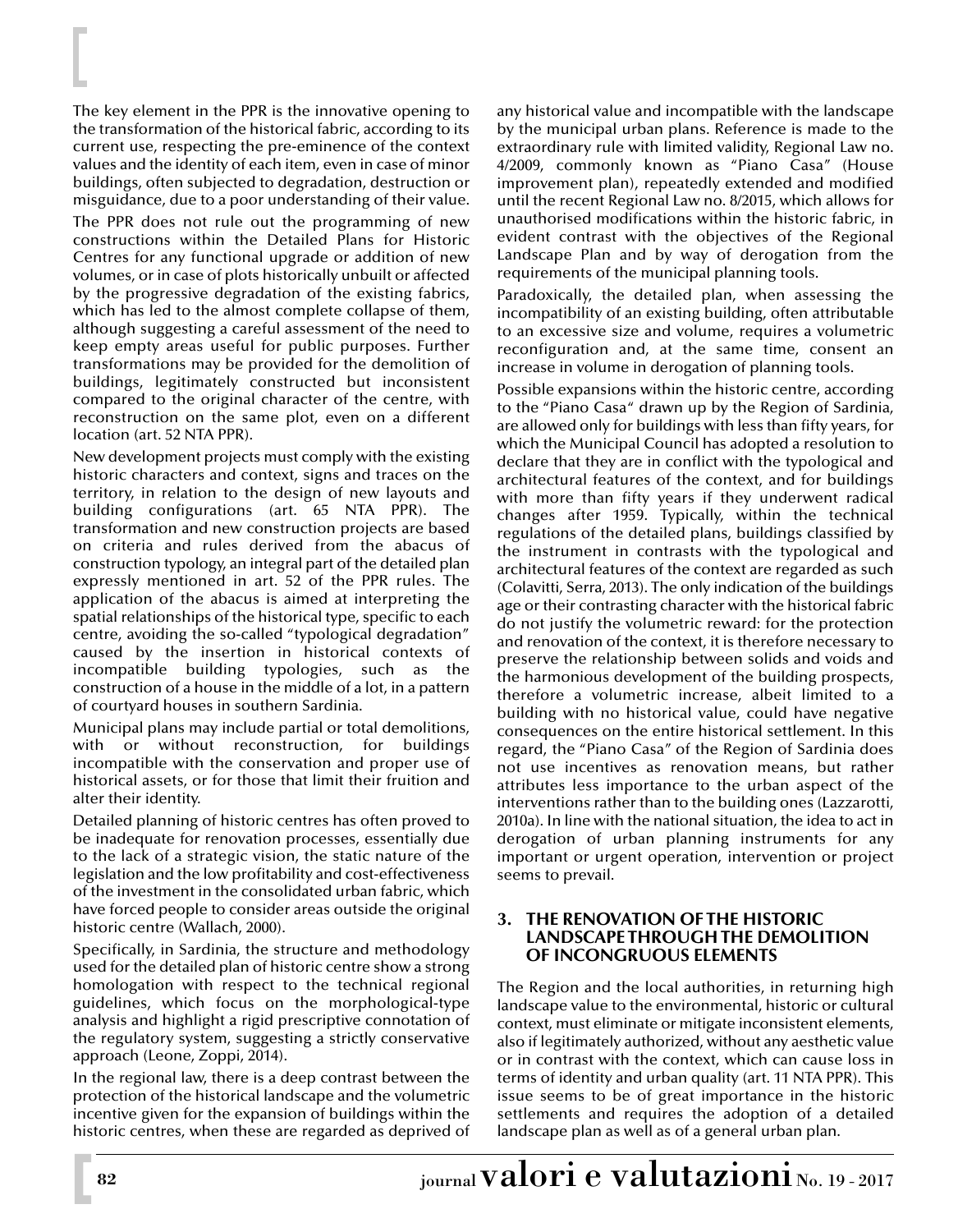A preliminary problem to be solved concerns the criteria for the identification of inconsistent artefacts in the landscape, an assessment that can be expressed only through a high degree of knowledge and awareness of the historical identity of the places. Although the elements and criteria for assessing the inconsistency of buildings with respect to the historic landscape are numerous and heterogeneous, when drafting the plan it is necessary to apply a methodology that attempts to express a unanimous and shared inconsistency judgement.

Generally speaking, those items in contrast with the surrounding landscape are regarded as inconsistent. As for buildings in the historic centre there is the need to identify the dissonance created by the artefact within the immediate surroundings, the irregular skyline, the formal and chromatic contrasts, the loss of the identity of the places, the alteration of typological and volumetric characters, formal inadequacy, volumetric disproportion, lack of balance and harmony between elements (Villari, 2013). In some cases, such incongruities can be removed by interventions of building renovation, while in others it is necessary to completely replace the building after demolition.

The detailed plan performs an in-depth analysis of the historic settlement and classifies recent buildings based on the compatibility with the elements of the surrounding landscape. Instruments cannot impose the demolition of the existing volume, even if it is incompatible with the historic landscape, when it comes to buildings which are regularly authorised according to the regulations and urban planning instruments in force at the time of their construction. However, in order to qualify the historic urban landscape, it may define restrictive measures in the modification of fabrics, limiting the interventions only to extraordinary maintenance, and subordinating the issue of a qualifying title for newly built operations to the demolition of the incompatible building. Sometimes detailed instruments try to encourage private involvement in this mechanism by allowing the redistribution of the existing volume, according to forms consistent with the historical characteristics of the urban fabric and compatible with the building aspects, heights, shadows and position in the plot, in derogation of the most restrictive urban planning parameters and indices.

Experience shows that there are very few cases where private owners are willing to implement this kind of intervention, relying on ownership legitimacy and given the low economic viability of the operation. Any approach taken by the planner collides with the lack of consent of the owner. Overly imposing and rigid attitudes can paradoxically lead to the maintenance of the status quo and to inertia, not only in demolition and reconstruction in compatible forms, but also in the ordinary maintenance of the buildings, which results in a deterioration and degradation conditions.

The detailed plan often seems to be particularly effective in protecting the survivor historic heritage, i.e. in the application of conservative constraints, but has poor performance in terms of the quality issues referred to in the transformation processes of the consolidated historic fabric.

The buildings defined incompatible by the detailed plans dates back to the second half of the twentieth century, therefore, in principle, it refers to buildings in good state of conservation with a good value in the real estate market. In addition, the incompatibility with the historical landscape is often due to the size of the building and the position in the plot, therefore any renovation objective involves necessarily a reduction in volume, heights and sometimes spatial repositioning, making necessary the demolition of the existing building.

Therefore the cost effectiveness for the private owners, arising from the adhesion to a plan, is reflected directly on the consent and on the effectiveness of this detailed instrument, which cannot be guaranteed without a real feasibility of the interventions. This problem can be addressed through a rewarding mechanism, in terms of monetary incentives, which can hardly be implemented in the current financial conditions of local authorities, or volumetric ones, through the use of development rights as a compensation.

The timely assessment of the economic convenience of each intervention and the possible attribution of volumetric rewards to ensure its implementation, specifically designed for each property in the drafting phase, would be expensive for the planner and would probably result in unfairness as for the treatment of private property. This requires the development of simplified assessment models that, placed at the base of the planning process, help outline a set of renovation and refurbishment actions that may find an effective implementation and contribute to the achievement of the desired landscape quality.

### **4. THE FEASIBILITY OF DEMOLITION AND RECONSTRUCTION ON SITE**

To address the problems highlighted, a simplified model was studied for assessing the economic feasibility of the proposed volumetric reconfiguration or demolition and reconstruction, with or without reduction of the building cubage, widely present within the detailed plans for the renovation of the historic centres in Sardinia. The model can be used to an approximate quantification of the building index to be assigned to each minimum unit of intervention, in order to make the demolition of incompatible volumes and the construction of buildings, in line with the landscape, economically affordable.

In literature, the assessment of the convenience for the transformation of the existing city, according to intensive development models, is connected to the building index attributed to the area, as well as to the relation between the value of existing and newly constructed buildings and the coefficient of the area incidence, which expresses the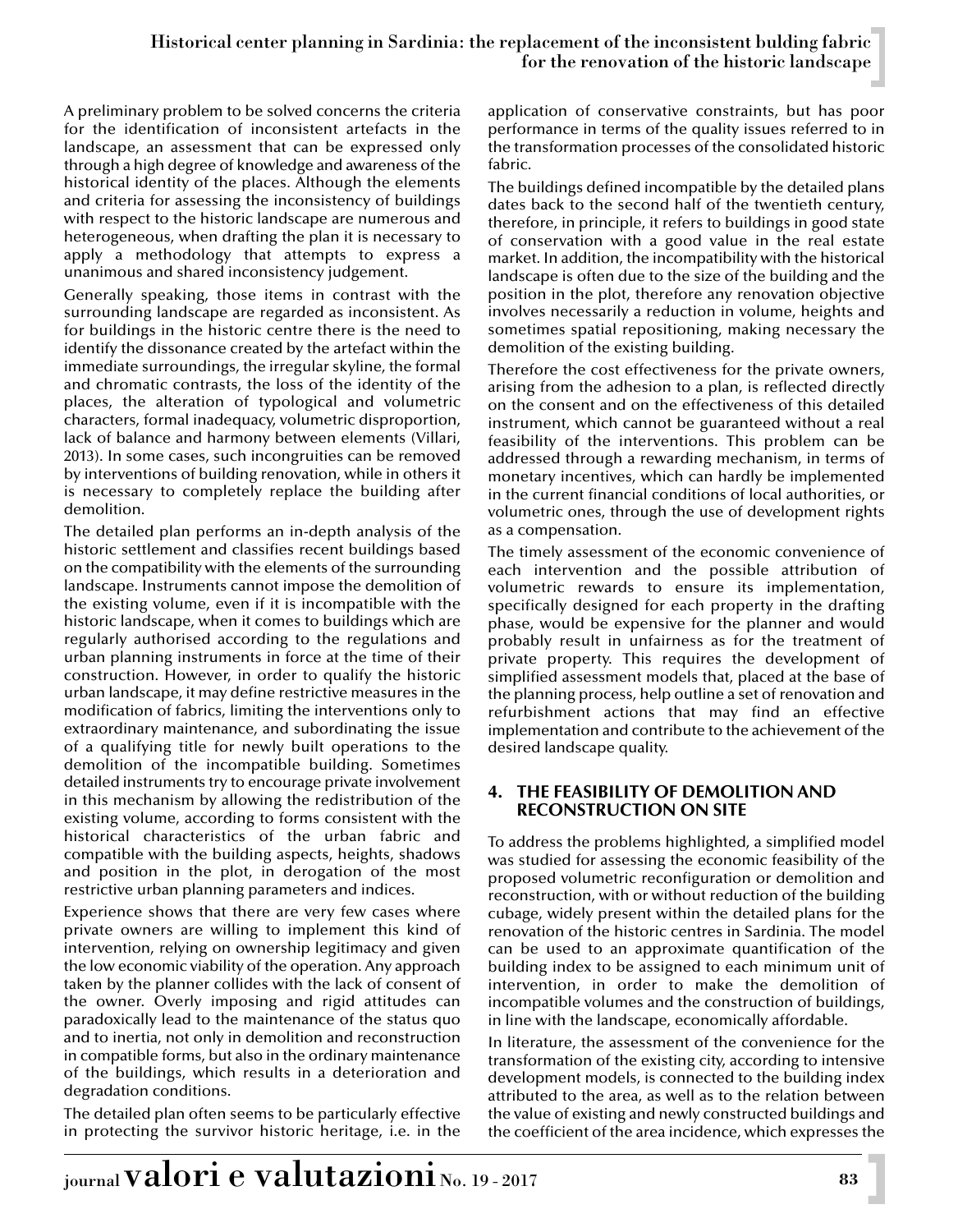positional quality of the property and determines superior feasibility conditions for demolition and reconstruction projects (Micelli, 2014).

In this paper, first of all, a reflection on the proposals for demolition and reconstruction of inconsistent artefacts on site is suggested, without considering the impact of the area on this estimation and assuming that context conditions allow a coherent redistribution of the volumes within the same minimum intervention unit, or even the identification of a solution, compatible with a landscape, also with an increase in the allocated building capacity.

The reasoning is based on the assumption that cost effectiveness is ensured when the value of the reconstructed building is greater or at least equal to the existing one and, at the same time, covers the costs arising from the demolition and reconstruction.

$$
Vmp \geq Vmp + Kd_E + Kcp + S_T + O_C + S_G + O_F + P
$$

where

 $Vm<sub>P</sub>$  =market value of the new building  $Vm_F$  = market value of the existing property  $Kd_F$  = demolition costs of the existing property  $Kc_p$  = construction costs of the new building  $S_T$  = technical costs  $O<sub>C</sub>$  = building permit fees  $S_G$  = general expenses  $O_F$  = financial expenses

#### $P =$  profit and taxes

Planning urban transformation through demolition and reconstruction of existing buildings obviously has several criticalities compared to a simple transfer of development rights from unbuilt lands. For the definition of traditional compartments, the building cubage is assigned to a land based on the zoning classification. In case of built areas it is necessary to convert the existing building into buildable volumes, assessing its consistency, state of preservation, condition and use (Stanghellini, 2013.) In assessing the value of the existing building, it is considered appropriate to work through a merit points based procedure (D'Agostino, 2008). In this case, the market value of the existing building can be assessed in a simplified way on the basis of the market price of new residences, by means of a depreciation coefficient relating to the nature and the conservation of the building material:

$$
Vm_E = b \times V_E \times v_u
$$

where

 $V_F$  = existing building volume;

*b* = depreciation coefficient for age and state of conservation of the building material;

 $v_{IJ}$  = market value per cubic meter of new buildings.

To assess the feasibility of demolition and reconstruction projects, in addition to the construction costs, further factors should be considered, including demolition costs of existing building<sup>3</sup>, project design and management expenses, building permit fees, general expenses and any financial charge and profit.

These factors are estimated here at 25% of the construction costs, although they may actually have a significant impact on the outcome of the operation and require a more generous estimate than the one proposed, which may differ from empirical experience.

For example, primary and secondary urbanization costs may vary considerably in the different municipalities and in the different development areas. Moreover, the municipality could introduce benefits or total exemptions in the payment of concession charges in order to stimulate the requalification.

The process is characterised by a variable complexity depending on the extent of the intervention, the possible transfer of volumes to areas external to the historical centre, the timing of project design, authorisation and subsequent realisation. This factor could have a significant impact on the charges and interest relating to the financing of the operation.

In summary it is believed that:

$$
V_p \times v_u \ge b \times V_E + v_u + V_p (c_c + 25\% c_c)
$$

where

 $V_p$  = designed building volume;

 $c_c$  = average construction cost per cubic meter.

The designed building volume is the result of the existing volume, increased for a rewarding coefficient *p* so as to guarantee the feasibility of the intervention: $V_p = V_F$ 

Therefore:

$$
p \times V_E \times v_u \ge b \times V_E \times v_u + p \times V_E \times 1.25 \, c_c
$$

The formula to evaluate the rewarding coefficient, depending on the variable *p*, is as follows

$$
p \ge b \left( \frac{v_u}{v_u - 1.25 \, c_c} \right)
$$

In the formula the variables, represented by the construction cost and the value of new buildings, can be expressed either in euros per square meter or euros per cubic meter.

The basic cost for the technical realisation of new buildings, defined by the Region of Sardinia for the construction of residential buildings, amounted to  $\epsilon$ 906.48 per square meter4.

The assessment of the depreciation coefficient is crucial to assess the value of the existing building. Different

<sup>4</sup> RAS Resolution of the Department for public works in 2014.

 $3$  The cost of demolition of buildings with reinforced concrete structures is estimated at € 28.85 per cubic meter in 2009 (Regional Price List for public works, available at https://regione. sardegna.it/j/v/572?s=1&v=9&c=4365&va=x&esp=1).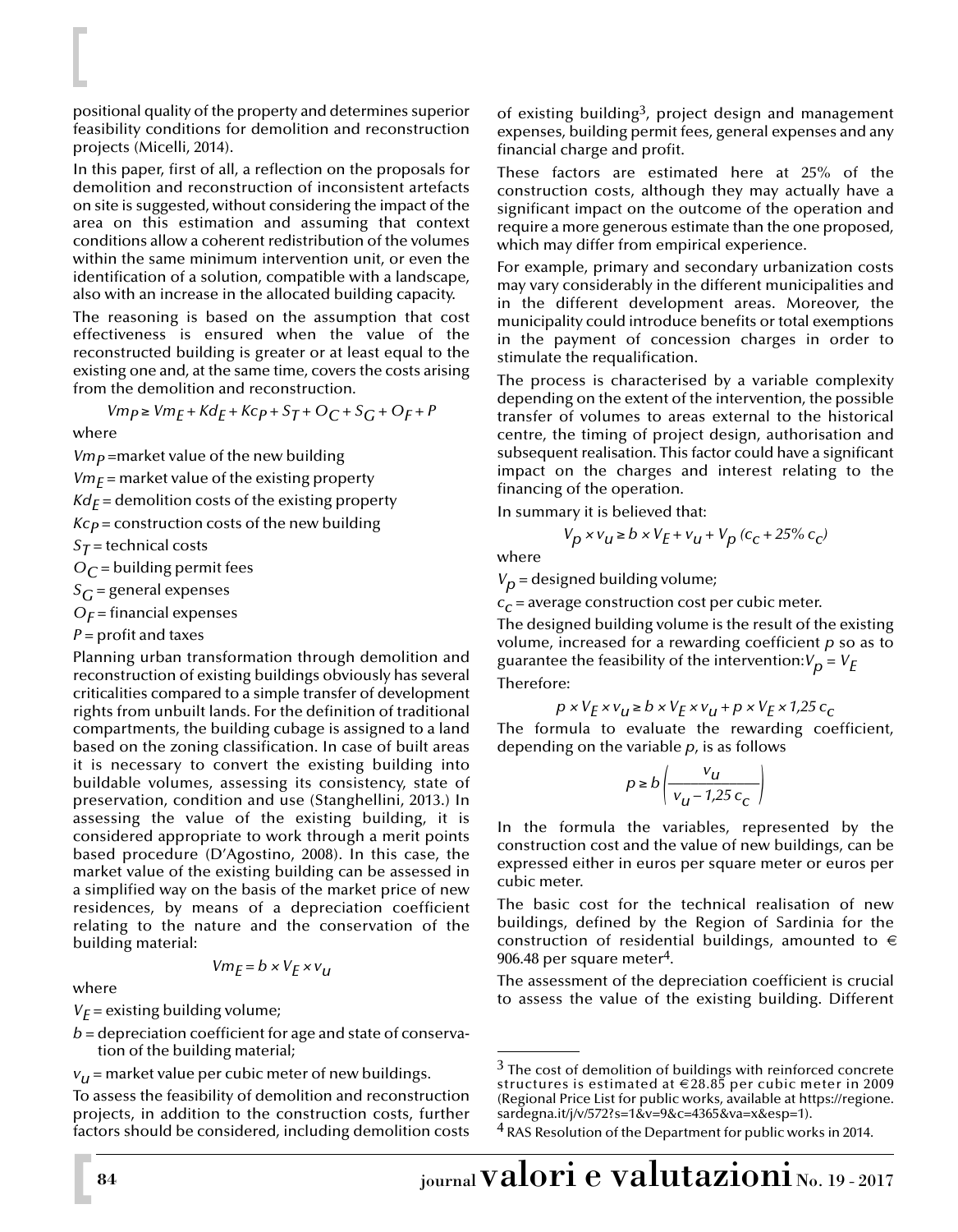tables, for defining the coefficient, are contained in some normative documents, such as the circular of the Ministry of Public Works of 1949 and the Law on Fair Rent no. 399/1998, together with some formulas conventionally adopted in the estimative practice (Cipollotti, 2013). In the draft of the detailed plan it is necessary to study a set of specific coefficients. For the purpose of this essay, we suggest some guidelines that allow for more theoretical reflections on the topic.

Buildings included in the demolition proposals cannot be prior to the 1950s and 1960s, as in this case they would be subjected to protection constraints. For this reason the depreciation is surely less than 40%, regardless of the building.



**Figure 1 -** *Rewarding coefficient assessment, based on the market value of new buildings and the depreciation coefficient of the existing one (on the horizontal axis is the factor of depreciation of the existing buildings, on the vertical axis is the awarding coefficient)*

Therefore the study is formulated according to different residential market values and three conservation degrees of the existing building structures.

In particular, the depreciation coefficient b is estimated as follows:

- *b* = 1 in case of recent buildings in a good maintenance status
- $\bullet$  *b* = 0.8 for buildings in a medium state of conservation but still liveable;
- *b* = 0.6 for obsolete buildings to be renovated.

The table shows some indicative values of the rewarding coefficient, calculated on the basis of the proposed formula, to be used in the definition of building capacity to be allocated to each lot in order to guarantee the feasibility of the demolition and reconstruction proposal.

Each line indicates the value of the rewarding coefficient following the variation of depreciation factor calculated for a specific building quotation.

For obsolete buildings ( $b = 0.60$ ), the reconstruction with a volume equivalent to the existing one, is convenient in case of new residential buildings with a value of at least  $\epsilon$ 3,000 per square meter. In case of urban contexts with real estate prices beyond this threshold, the operation may be convenient even with a reduction of the building volume.

Different considerations arise from assumptions elaborated for low-maintenance habitable buildings  $(b = 0.8)$ , which represent the most widespread category in the settlements. In order to ensure the feasibility of the intervention, it is always necessary to allocate rewarding volumes, even in contexts with considerable appreciation of the properties.

In case of demolition and reconstruction of buildings in excellent condition  $(b = 1)$ , a substantial increase in the buildable capacity is necessary.

In some cases, it is necessary to increase the building capacity to more than 100%, which is supposed to be impossible to use in the same lot. Therefore, the transfer of development rights to an external context is inevitable, resulting in further estimation and management issues for the planner and municipal administration. In particular, a possible transfer of development rights inevitably implies the application of conversion parameters that take into account the different building volumes enhancement in the shift from the sending to the receiving area (Micelli, 2011). The explained reasoning has not taken into account the impact of the area on the value of the existing building and the final one, considering this aspect negligible in case of a development of the building volume completely in the original plot. Transfer involves the need to acquire another lot or to identify a third-party receiving area willing to accept the building development. In either case, this entails an additional burden for the purchase or compensation of the surface right to the owner of the receiving area.

In case of an increase in the existing volume, there is a further question related to the provision of public services (urban standards): in case of limited building extension in the same plot, it is possible to predict a monetisation of the standards, with an increase in the costs incurred by the promoter of the intervention, or it is indispensable to cede standard areas in case of development rights transfer to the areas outside the consolidated city.

#### **5. THE DEVELOPMENT RIGHT WITH A COMPENSATORY AND REWARDING FUNCTION**

Considering unlikely an increase in the building capacity on site, in case of demolition of incompatible volumes, the opportunity of transferring the surplus of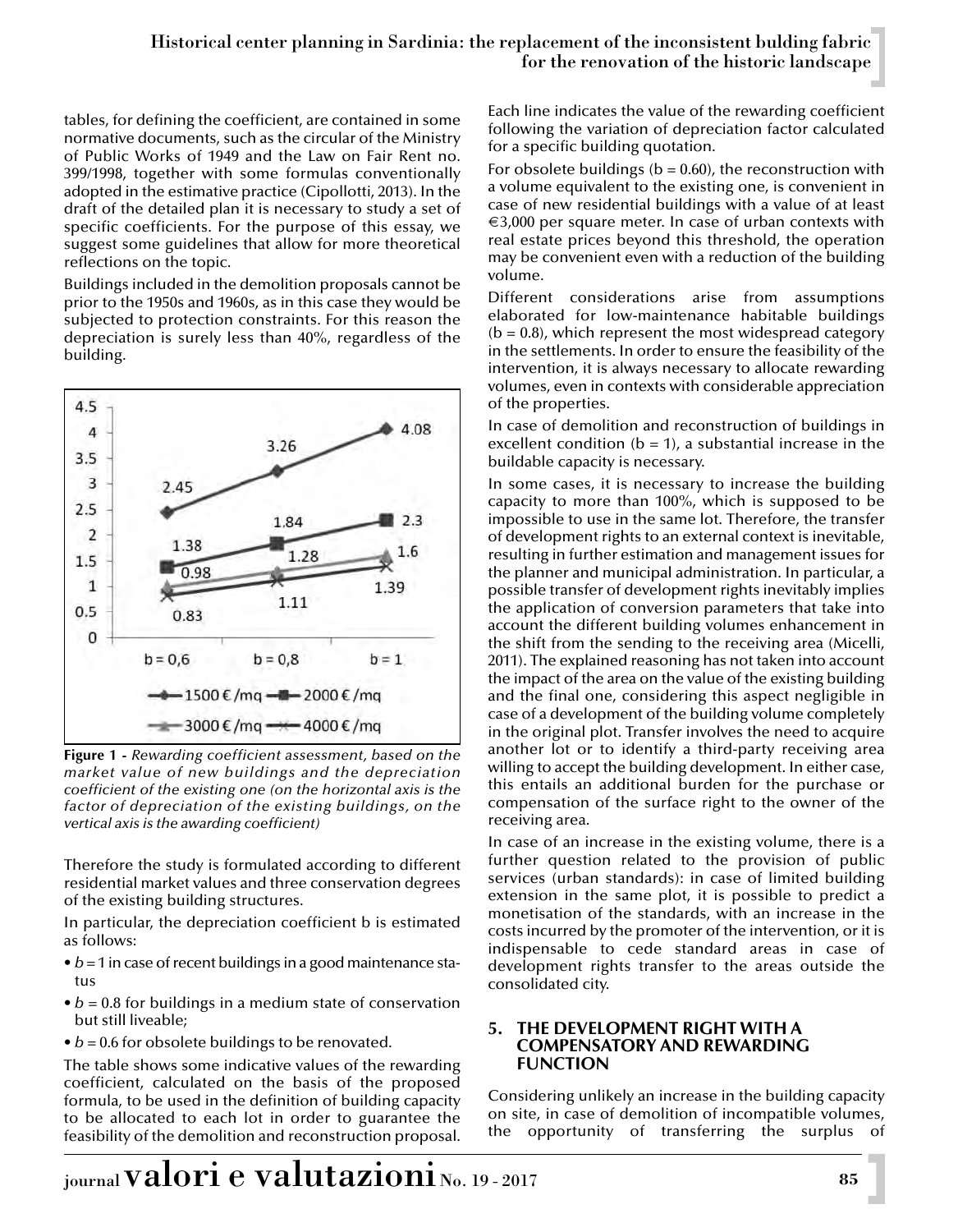development rights into transformation areas outside the historical centre – as identified in the urban municipal plan – is discussed.

The recent national law no. 70/2011 defined the legitimacy of the transfer of development rights by requiring the transcription of their contracts, although the Sardinian urban legislation has not adopted the national provision yet.

The possibility of increasing the volume, as part of the urban planning forecasts, for interventions aimed at the implementation of social housing, urban and building renovation, refurbishment and improvement of the environmental quality of settlements, is already present in the 2008 Finance Law, while many regional laws have introduced mechanisms for the urban plan implementation based on more or less extensive mobility of the development rights in the territory.

For example, the Region of Veneto recognises a development right credit for the demolition of inconsistent buildings, the elimination of degradation elements, and the implementation of measures to improve the urban, landscape, architectural and environmental quality (L. 11/2004.)

Recently there has been the introduction of public-private exchange mechanisms aimed at the renovation of historic centres by some Italian regions including Umbria5. The application of these procedures allows for the conversion of the costs for the recovery of public and private historical assets into rewarding development rights to be built outside the perimeter of the historic centre (Lazzarotti, 2010b.) In the legislation on historic centres, new instruments (Strategic Framework for the Enhancement and Priority Revitalization Scenarios) and volumetric rewards have been introduced for the recovery of the historic building, which were granted by local authorities under the powers of local government, in order to be used in development areas outside the historical centre. The development rights bonus, estimated on the basis of the cost of the intervention reduced at least by 30%, acts as an economic incentive and is appropriately calibrated in the municipal plans based on factors such as the size of the historical centre, the land use, parking facilities and real estate quotations (Falco, 2012.)

Moreover, municipal urban plans may provide nonfinancial compensation for demolition of incompatible buildings, without on-site reconstruction, and for the restoration and refurbishment of spaces to eliminate environmental detractors (Stanghellini, 2013.) These awarding development rights, often defined as credits in regional laws, are characterised by legal autonomy in relation to the land that generated them and whose use is

free in areas designed for transformation and development. A distorted use of the rewarding tool could result in bankruptcy, in the failure of plans or even in profound unfairness in the distribution of the surplus value. Firstly, development rights conferred with a compensatory aim, require a careful estimate on the basis of the value of the alternative monetary allowance: if the value of the development rights is lower than the value of the existing building, the owner would have no interest in adhering to the proposal. On the contrary, if the allowed building cubage is excessive, it would result in questionable or even negatives economic or urban effects (Micelli, 2012). The estimate also requires the identification of a receiving area or at least a district characterised by a homogenous enhancement, in order to guarantee the use of the development rights.

Therefore the development rights, acquired as a compensation or incentive, cannot be reported in the appropriate municipal register without providing a receiving area ensuring their development chances. This also overcomes the numerous legal issues related to the need to guarantee a development right separate from land ownership and the consequent collapse of the right to modify planning provisions for a public interest reason by the local authority (Trapani, 2014).

The role of mechanisms based on the allocation of development rights with a compensatory and rewarding function on the overall urban burden generated by the plan is particularly relevant. This aspect must always be controlled by the general plan, thus the same award mechanisms should be used in a limited way, thus avoiding the use of generic award, such as those for energy saving buildings redevelopment (Verones, 2015), which do not allow for a *a priori* quantification of the total development rights generated.

#### **6. TOWARDS THE CREATION OF A MODEL FOR THE ALLOCATION OF DEVELOPMENT RIGHTS REWARDS FOR THE RENOVATION OF HISTORIC CENTRES**

For the renovation of the existing building assets, the Region of Sardinia has transposed the national directives by attributing, with Law 4/2009, incentive volumes up to 30% for the renovation, expansion, demolition and reconstruction of existing buildings, to be used in the same lot. These development right rewards have been confirmed by Regional Law No. 8/2015 which introduces additional incentives for the transfer of the existing volumes from areas with high landscape and environmental value or hydrogeological risk. The City Council may grant a bonus up to 40% of the existing volumes by identifying a suitable location. The procedure can also be activated upon request of private owners. Reconstructions in area A are allowed if the current detailed plan agrees while the localisation of new volumes is excluded within 300 meters from the coastline.

<sup>5</sup> See Law no. 12/08 "Laws for historic centres" and Law no. 13/09 of the Region of Umbria.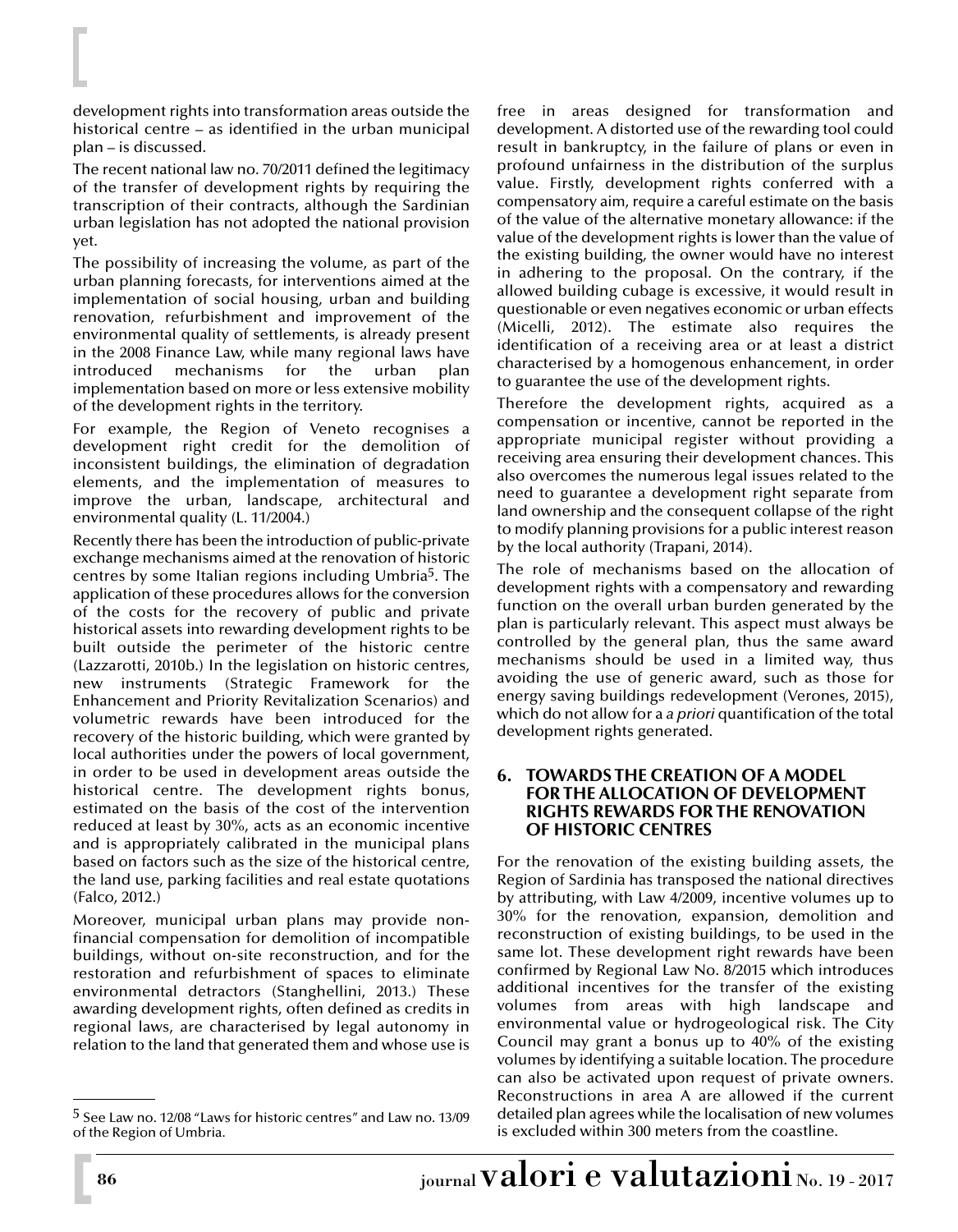The granting of a volumetric incentive up to 40% through a municipal council resolution does not seem to be a useful solution for urban and environmental renovation as the arbitrary quantification of awards, in the absence of in-depth assessments and estimates, may prove to be ineffective or inefficient.

An incentive and volumetric compensation system, structured in a clear and accurate way, has an highpotential for achieving the planning goals and for rethinking the plan structure in response to the new needs. They must be necessarily identified in detail through the assessment of the consequent increase in the development capacity, in order to predict the receiving areas and common facilities.

The detailed planning for the first and ancient centres in Sardinia is definitely an interesting field for experimentation. The study highlighted that the necessary increase in terms of development capacity, in order to make the demolition of the existing volume economically advantageous, is inversely proportional to the value of the real estate market. A volumetric incentive system can definitely be effective in urban areas with a substantial real estate enhancement. Conversely, in smaller centres, the lower real estate quotations may sometimes require an excessive increase in the building capacity or be insufficient to ensure a real demand for new buildings, thus completely affecting the plan objective. A preliminary investigation to verify the presence of a real estate market able to give effectiveness to the incentive program is therefore an indispensable operation.

In a detailed analysis of the urban pattern, the plan must identify the inconsistent buildings with respect to the historic context and classify them on the basis of different levels of incompatibility to which mitigation measures correspond with partial refurbishment operations or, alternatively, proposals for replacement of the existing fabric, with or without volume increase. In this case, the estimated depreciation coefficient is particularly important, which essentially affects the age and status of the existing building. Further development of the research could allow for the development of a detailed set of indicators that would ensure a greater efficiency and equity in the allocation of the development rights in relation to different and heterogeneous factors (physical characteristics, state of conservation, use, incompatibility degree, ownership, impact on the historical context, etc.)

The buildable volume can be partially developed in compatible forms within the perimeter of first and ancient centres in order to reconstruct, where possible, the historic urban layout while the excess volumes are transferred to areas suitable for external transformation in the historic centre, privately owned or made available by the local authority.

In case of private ownership, it will be necessary to provide for additional incentive to cover the cost to acquire the area or to compensate the owner willing to accommodate such volumes. Another solution could be the creation of a municipal asset of areas for the landing of these rights, which also allows for a further capture of the plus-value and guarantees the ability to develop the building capacity. The free acquisition of the areas can be carried out in ordinary way, through a change in the planning law, introducing a percentage of developable land to be used for the landing of compensatory and premium volumes.

## **7. CONCLUSIONS**

The adjustments of the detailed plans in Sardinia to the PPR is obtaining remarkable results in terms of creation of a detailed knowledge framework on the historical settlement and traditional building typologies of cities and small towns. It is also carrying out the aim of preserving the surviving historical elements. The planning structure and the traditional conservative approach is still too rigid and unable to interpret the ongoing evolution of the urban fabric and its social component. This sometimes results in poorly written prescriptions and proposals for radical intervention by local communities, due to the poor appraisal of the effects on the owners' legitimate interests, which cause processes of abandonment and degradation or, in the worst case, illegitimate building activity.

The need to innovate ways and practices of historic centre planning should be incorporated into a broader framework of municipal town planning instruments, which opens up to a number of issues related to land tenure governance about which debates has been carried out in vain for decades.

There is no point in denying that the planning is often conceived by local communities as an opportunity to gain , in the form of building cubage, neglecting the culture of urban recovery and redevelopment.

The new planning frontiers proposed by a new conception of development right, separated from land ownership, allow for the assumption of its exclusive use for purposes related to urban and environmental redevelopment, applied not only to historical and consolidated urban contexts but also to coastal, natural environments or at hydrogeological risk. For example, development rights could be assigned as an award for the demolition of incompatible buildings located in areas of high cultural and environmental value and reconstruction in areas suitable for development, in support of policies for the recovery of the historic landscape. A similar approach could result in the adoption of new models of development rights recognition in the general plan, structured on several levels<sup>6</sup>: a basic territorial index

<sup>&</sup>lt;sup>6</sup> A similar approach has been experienced in the Structural Plan of five municipalities of the Sibaride area in Calabria: Rossano, Corigliano, Cassano all'Ionio, Crosia, Callopezzati (Stanghellini, 2013; http://www.psasibaritide.it/).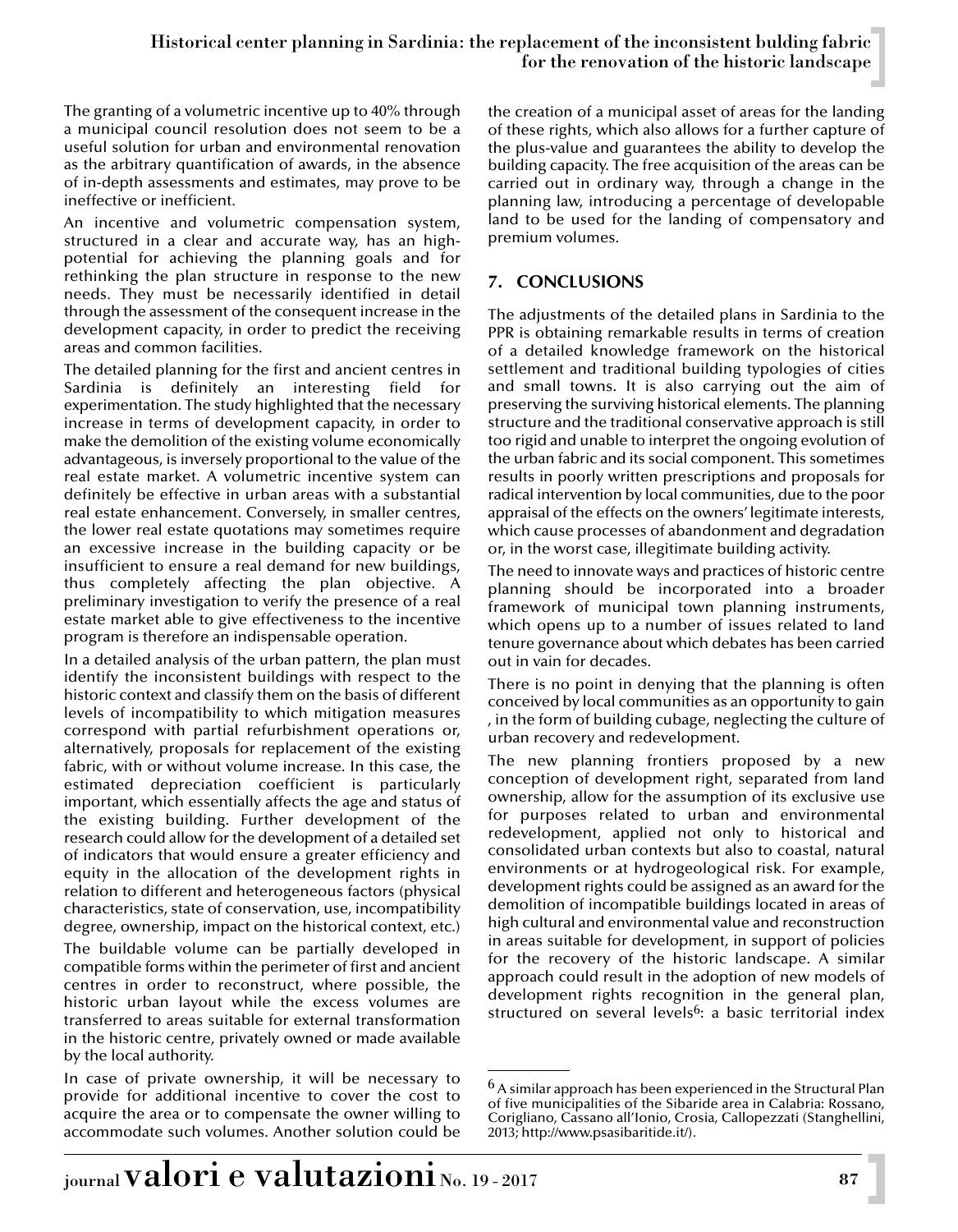allocated to the receiving area based on its value; an operational index, which represents the minimum threshold for initiating the transformation process to be achieved with development rights arising out of compensation and rewarding mechanisms; a sustainability index that represents the desirable

threshold to guarantee the technical and economic feasibility of intervention (Stanghellini, 2013). This also provides an effective mechanism to capture urban rent, that results minimised for newly development areas, and largely transformed into volumetric incentives for the urban renovation and recovery of existing building assets.

\***Anna Maria Colavitti,** *Associate Professor in Urban and Regional Planning, Department of Civil and Environmental Engineering and Architecture, University of Cagliari.*

e-mail: *amcolavt@unica.it*

\*\* **Sergio Serra,** *Architect and Research fellow in Urban and Regional Planning, Department of Civil and Environmental Engineering and Architecture, University of Cagliari.*

e-mail: *sergioserra@unica.it*

#### **Bibliographic references**

ANGIULI A., *La genesi urbanistica del centro storico: dalla "Carta di Gubbio" alle nuove problematiche del risanamento*, Atti del convegno "I centri storici tra norme e politiche", Gubbio, 6-7 giugno 2014, Aedon, 2015.

ARISTONE O., PALAZZO A.L., *Città storiche. Interventi per il riuso,* Il Sole 24 Ore, Milano, 2000.

BANDARIN F., VAN OERS R., *The Historic Urban Landscape. Managing Heritage in an Urban Century,* Wiley Blackwell, Oxford, 2012.

BONFANTINI B.G., *Planning the historic centres in Italy: for a critical outline*, Planum. The Journal of Urbanism, n. 2, 2012, pp. 1-19.

CERVELLATI P.L., *La città bella. Il recupero dell'ambiente urbano,* Società editrice Il Mulino, Bologna, 1991.

CIPOLLOTTI G.B., *Il criterio del costo nella stima immobiliare*, Aestimum, n. 62, 2013, pp. 111-127.

CLEMENTI A. (a cura di), *Il senso delle memorie: in architettura e urbanistica,* Laterza, Roma, 1990.

COLAVITTI A.M., SERRA S., *Il piano particolareggiato per il recupero del centro storico di Cagliari. Prime considerazioni critiche alla proposta di piano,* Archivio di Studi Urbani e Regionali, n. 107, 2013, pp. 74-106.

D'AGOSTINO A., *Estimo immobiliare urbano ed elementi di economia. Fondamenti, criteri, metodi,* Società editrice Esculapio, Bologna, 2008.

DE SETA C., *La città europea. Origini, sviluppo e crisi della civiltà urbana in età moderna e contemporanea,* Il Saggiatore, Milano, 2010.

FALCO E., *Transferable development rights in regeneration schemes for historic city centres. Legislation in the Umbria Region,* Italian Journal of Planning Practice, n. 2, 2012, pp. 4-14.

GABRIELLI B., GASTALDI F., "Politiche "integrate" di recupero dei centri storici: riflessioni generali e considerazioni sul caso Genova", in Deplano G. (a cura di), *Politiche e* *strumenti per il recupero urbano*, Edicom Edizioni, Udine, Monfalcone, 2004, pp. 37-46.

GIAMBRUNO M.C. (a cura di), *Per una storia del restauro urbano. Piani, strumenti e progetti per i Centri storici.* Città Studi edizioni, Novara, 2007.

INDOVINA F., SAVINO M., *I vantaggi dell'integrazione tra città storica e città moderna*, La ciutat històrica dins la ciutat, D'humanitats, Girona, 1997.

KARRER F., MOSCATO M., RICCI M., SEGNALINI O., *Il rinnovo urbano. Programmi integrati, di riqualificazione e di recupero urbano: valutazioni e prospettive,* Carocci editore, Roma, 1998.

LAZZAROTTI R., *Piani casa e centri storici: declinazioni regionali dell'intesa stato-regioni,* Urbanistica, n. 141, 2010a.

LAZZAROTTI R., *Strategia e premialità per valorizzare i centri storici dell'Umbria,* Urbanistica, n. 142, 2010b.

LEONE F., ZOPPI C., *La pianificazione dei centri storici in Sardegna: una visione strategica per la redazione dei piani particolareggiati nel contesto del Piano paesaggistico regionale,* Atti della XVII Conferenza Nazionale SIU, Planum Publisher, 2014, pp. 1016-1024.

MAZZOLENI C., *Dalla salvaguardia del centro storico alla riqualificazione della città esistente. Trent'anni di dibattito dell'ANCSA,* Archivio di studi urbani e regionali, n. 40, 1991.

MICELLI E., *La gestione dei piani urbanistici. Perequazione, accordi, incentivi,* Marsilio editore, Venezia, 2011.

MICELLI E., "Diritti edificatori e crediti edilizi nella gestione dei piani", in Stanghellini S. (a cura di), *Il negoziato pubblico privato nei progetti urbani. Principi, metodi e tecniche di valutazione*, DEI editore, Roma, 2012, pp. 83-98.

MICELLI E., *L'eccezione e la regola. Le forme della riqualificazione della città esistente tra demolizione e ricostruzione e interventi di riuso*, Valori e valutazioni, n. 12, 2014.

OREFICE M., Estimo civile, Utet università, Torino, 2007. REGIONE AUTONOMA DELLA SARDEGNA, Direzione